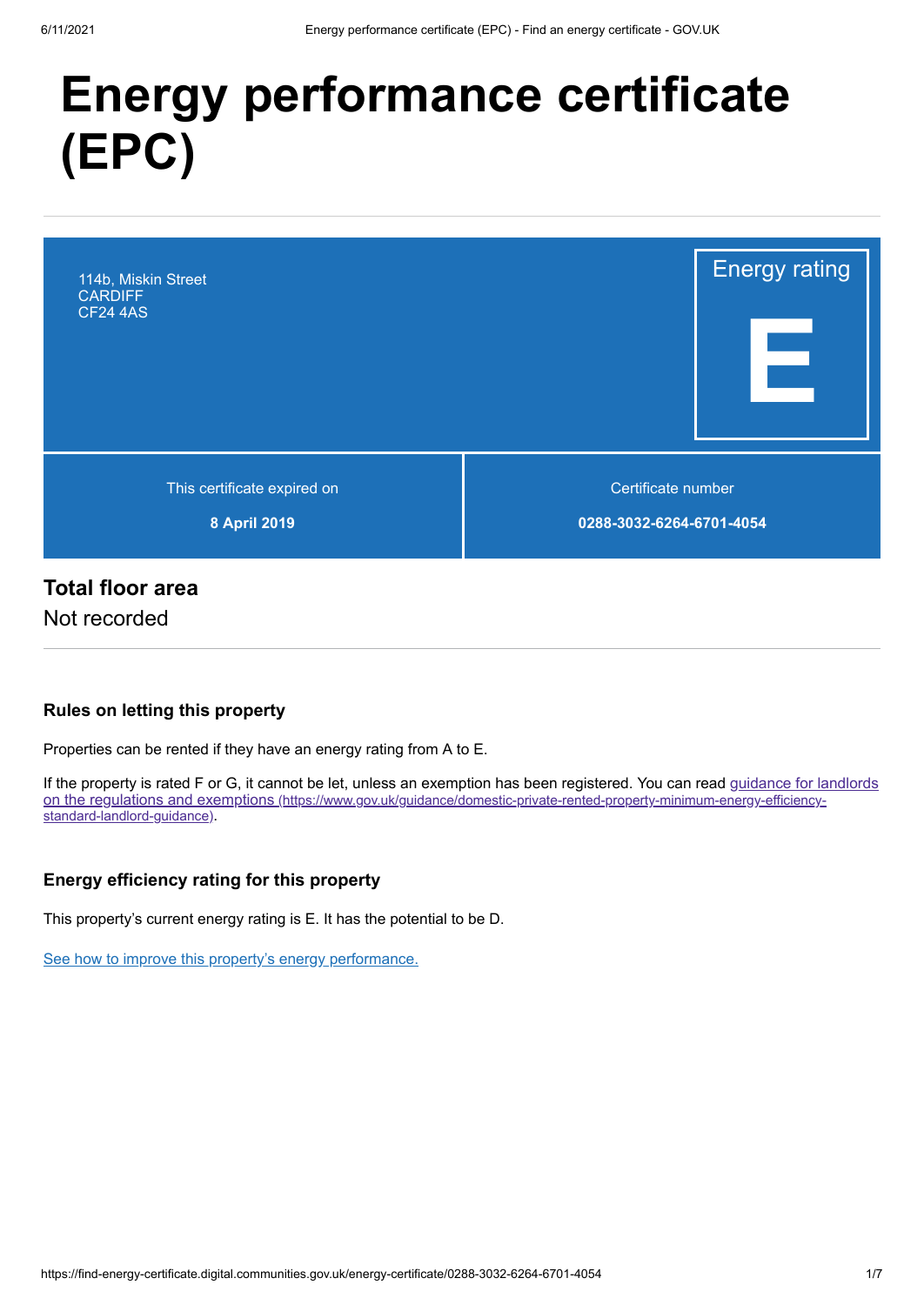| <b>Score</b> | <b>Energy rating</b> | <b>Current</b> | <b>Potential</b> |
|--------------|----------------------|----------------|------------------|
| $92 +$       |                      |                |                  |
| 81-91        | Β                    |                |                  |
| 69-80        | $\mathbf C$          |                |                  |
| 55-68        | D                    |                | 61<br>D          |
| 39-54        | Е                    | 51 <br>E       |                  |
| $21 - 38$    | F                    |                |                  |
| $1 - 20$     | G                    |                |                  |

The graph shows this property's current and potential energy efficiency.

Properties are given a rating from A (most efficient) to G (least efficient).

Properties are also given a score. The higher the number the lower your fuel bills are likely to be.

For properties in England and Wales:

- the average energy rating is D
- the average energy score is 60

#### **Breakdown of property's energy performance**

This section shows the energy performance for features of this property. The assessment does not consider the condition of a feature and how well it is working.

Each feature is assessed as one of the following:

- very good (most efficient)
- good
- average
- poor  $\bullet$
- very poor (least efficient)

When the description says "assumed", it means that the feature could not be inspected and an assumption has been made based on the property's age and type.

| <b>Feature</b> | <b>Description</b>                                 | Rating    |
|----------------|----------------------------------------------------|-----------|
| Wall           | Granite or whin, as built, no insulation (assumed) | Very poor |
| Roof           | Pitched, 100 mm loft insulation                    | Average   |
| Window         | Fully double glazed                                | Average   |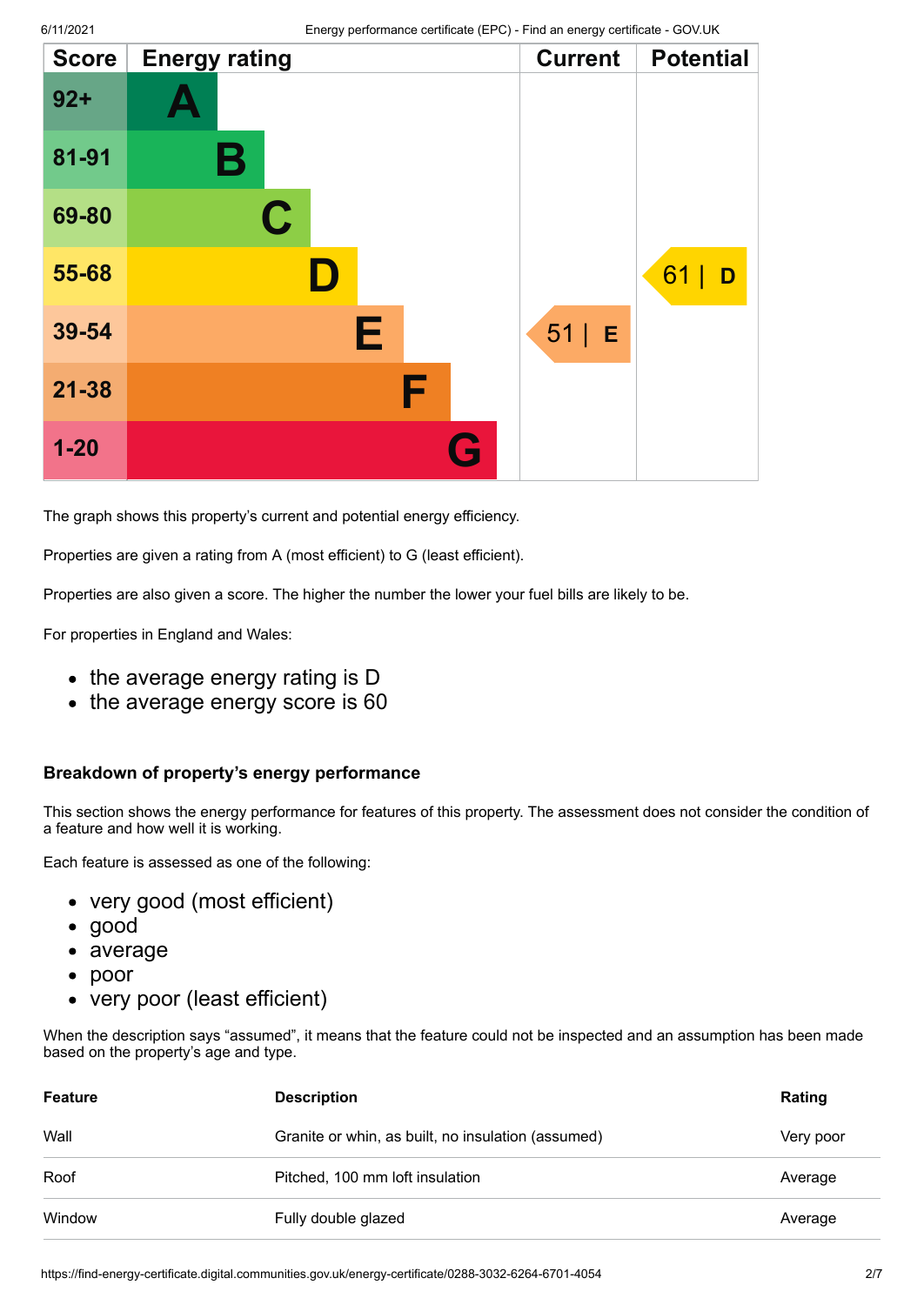6/11/2021 Energy performance certificate (EPC) - Find an energy certificate - GOV.UK

| <b>Feature</b>       | <b>Description</b>                          | Rating    |
|----------------------|---------------------------------------------|-----------|
| Main heating         | Boiler and radiators, mains gas             | Good      |
| Main heating control | Programmer, TRVs and bypass                 | Poor      |
| Hot water            | From main system                            | Good      |
| Lighting             | Low energy lighting in 75% of fixed outlets | Very good |
| Floor                | (other premises below)                      | N/A       |
| Secondary heating    | <b>None</b>                                 | N/A       |

# **Primary energy use**

The primary energy use for this property per year is 380 kilowatt hours per square metre (kWh/m2).

What is primary energy use?

#### **Environmental impact of this property**

One of the biggest contributors to climate change is carbon dioxide (CO2). The energy used for heating, lighting and power in our homes produces over a quarter of the UK's CO2 emissions.

## **An average household produces**

**This property produces**

6.3 tonnes of CO2

6 tonnes of CO2

# **This property's potential production**

4.9 tonnes of CO2

By making the [recommended changes](#page-3-0), you could reduce this property's CO2 emissions by 1.4 tonnes per year. This will help to protect the environment.

Environmental impact ratings are based on assumptions about average occupancy and energy use. They may not reflect how energy is consumed by the people living at the property.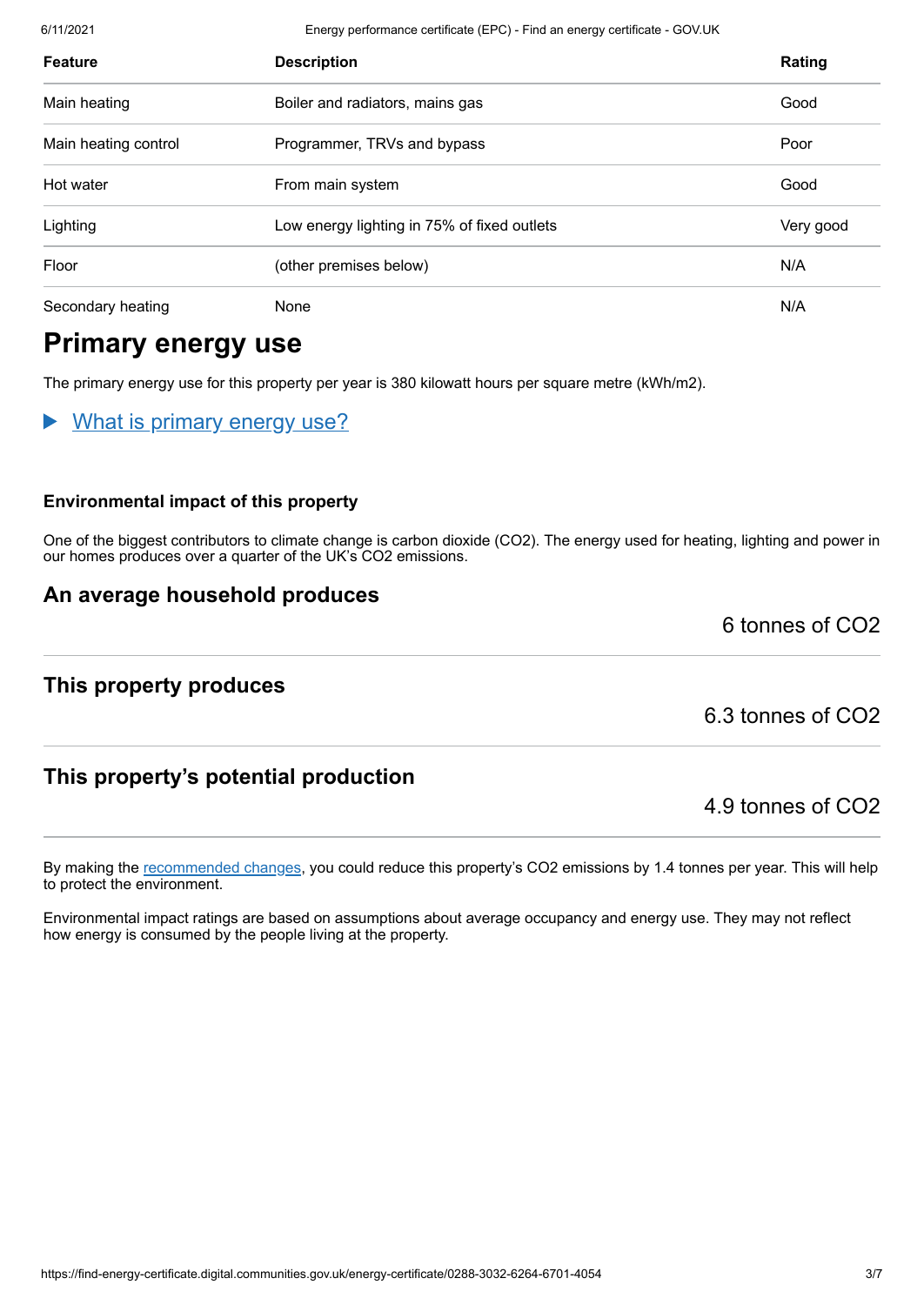#### <span id="page-3-0"></span>**How to improve this property's energy performance**

Making any of the recommended changes will improve this property's energy efficiency.

If you make all of the recommended changes, this will improve the property's energy rating and score from  $E(51)$  to  $D(61)$ .

#### What is an energy rating?

# **Recommendation 1: Loft insulation**

Loft insulation laid in the loft space or between roof rafters to a depth of at least 270 mm will significantly reduce heat loss through the roof; this will improve levels of comfort, reduce energy use and lower fuel bills. Insulation should not be placed below any cold water storage tank, any such tank should also be insulated on its sides and top, and there should be boarding on battens over the insulation to provide safe access between the loft hatch and the cold water tank. The insulation can be installed by professional contractors but also by a capable DIY enthusiast. Loose granules may be used instead of insulation quilt; this form of loft insulation can be blown into place and can be useful where access is difficult. The loft space must have adequate ventilation to prevent dampness; seek advice about this if unsure. Further information about loft insulation and details of local contractors can be obtained from the National Insulation Association (www.nationalinsulationassociation.org.uk).

## **Typical installation cost**

**Typical yearly saving**

Information unavailable

£41

53 | E

## **Potential rating after carrying out recommendation 1**

# **Recommendation 2: Low energy lighting**

Replacement of traditional light bulbs with energy saving recommended ones will reduce lighting costs over the lifetime of the bulb, and they last up to 12 times longer than ordinary light bulbs. Also consider selecting low energy light fittings when redecorating; contact the Lighting Association for your nearest stockist of Domestic Energy Efficient Lighting Scheme fittings.

## **Typical installation cost**

Information unavailable

## **Typical yearly saving**

£9

54 | E

## **Potential rating after carrying out recommendations 1 and 2**

# **Recommendation 3: Heating controls (room thermostat)**

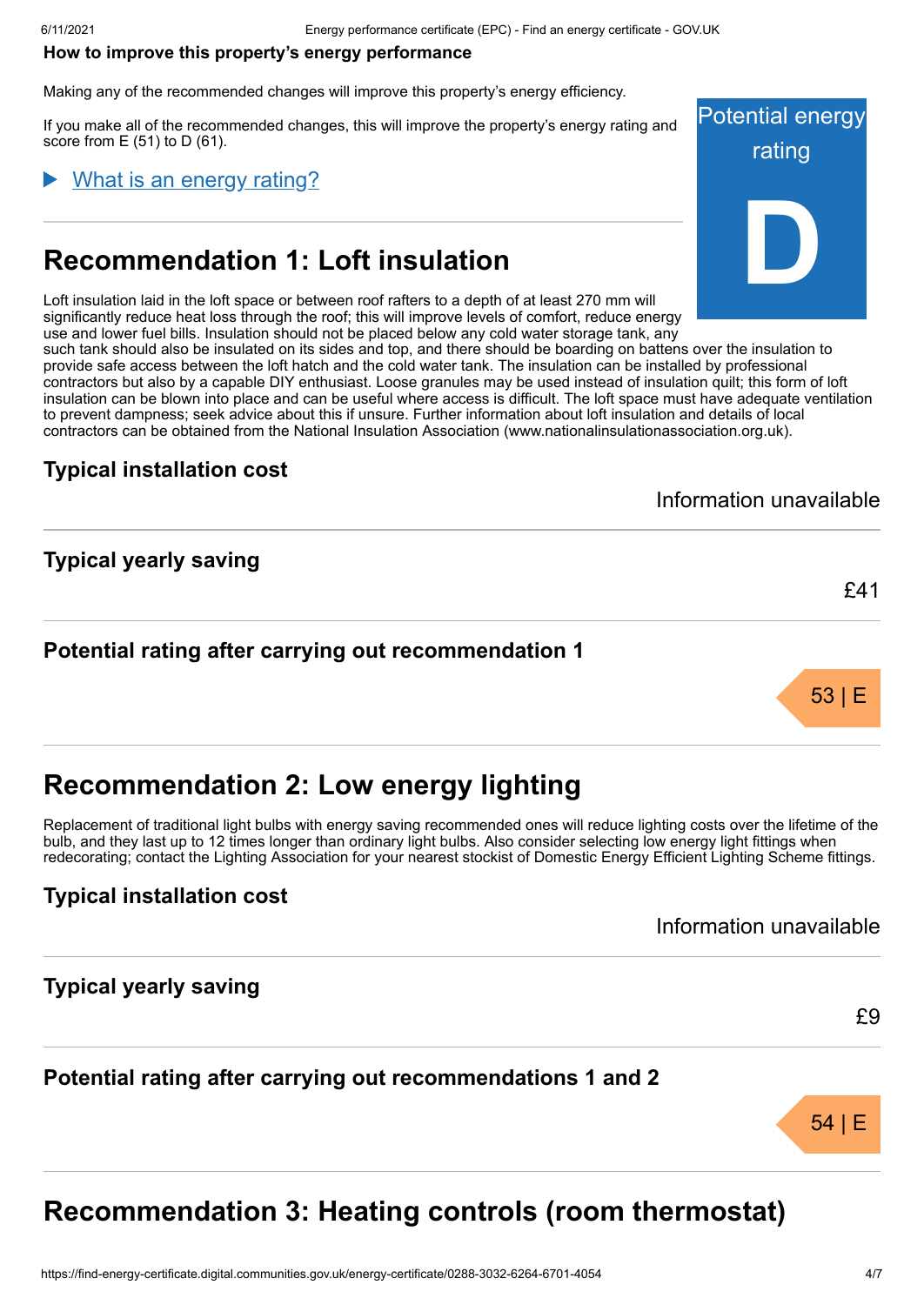6/11/2021 Energy performance certificate (EPC) - Find an energy certificate - GOV.UK

The heating system should have a room thermostat to enable the boiler to switch off when no heat is required. A competent heating engineer should be asked to do this work. Insist that the thermostat switches off the boiler as well as the pump and that the thermostatic radiator valve is removed from any radiator in the same room as thermostat.

## **Typical installation cost**

Information unavailable

# **Typical yearly saving**

# **Potential rating after carrying out recommendations 1 to 3**



£53

# **Recommendation 4: Band A condensing boiler**

A condensing boiler is capable of much higher efficiencies than other types of boiler, meaning it will burn less fuel to heat this property. This improvement is most appropriate when the existing central heating boiler needs repair or replacement, but there may be exceptional circumstances making this impractical. Condensing boilers need a drain for the condensate which limits their location; remember this when considering remodelling the room containing the existing boiler even if the latter is to be retained for the time being (for example a kitchen makeover). Building Regulations apply to this work, so your local authority building control department should be informed, unless the installer is registered with a competent persons scheme?, and can therefore self-certify the work for Building Regulation compliance. Ask a qualified heating engineer to explain the options.

# **Typical installation cost**

Information unavailable

**Typical yearly saving**

**Potential rating after carrying out recommendations 1 to 4**



[Find energy grants and ways to save energy in your home.](https://www.gov.uk/improve-energy-efficiency) (https://www.gov.uk/improve-energy-efficiency)

**Estimated energy use and potential savings**

# **Estimated yearly energy cost for this property**

£1043

£99

61 | D

# **Potential saving**

£203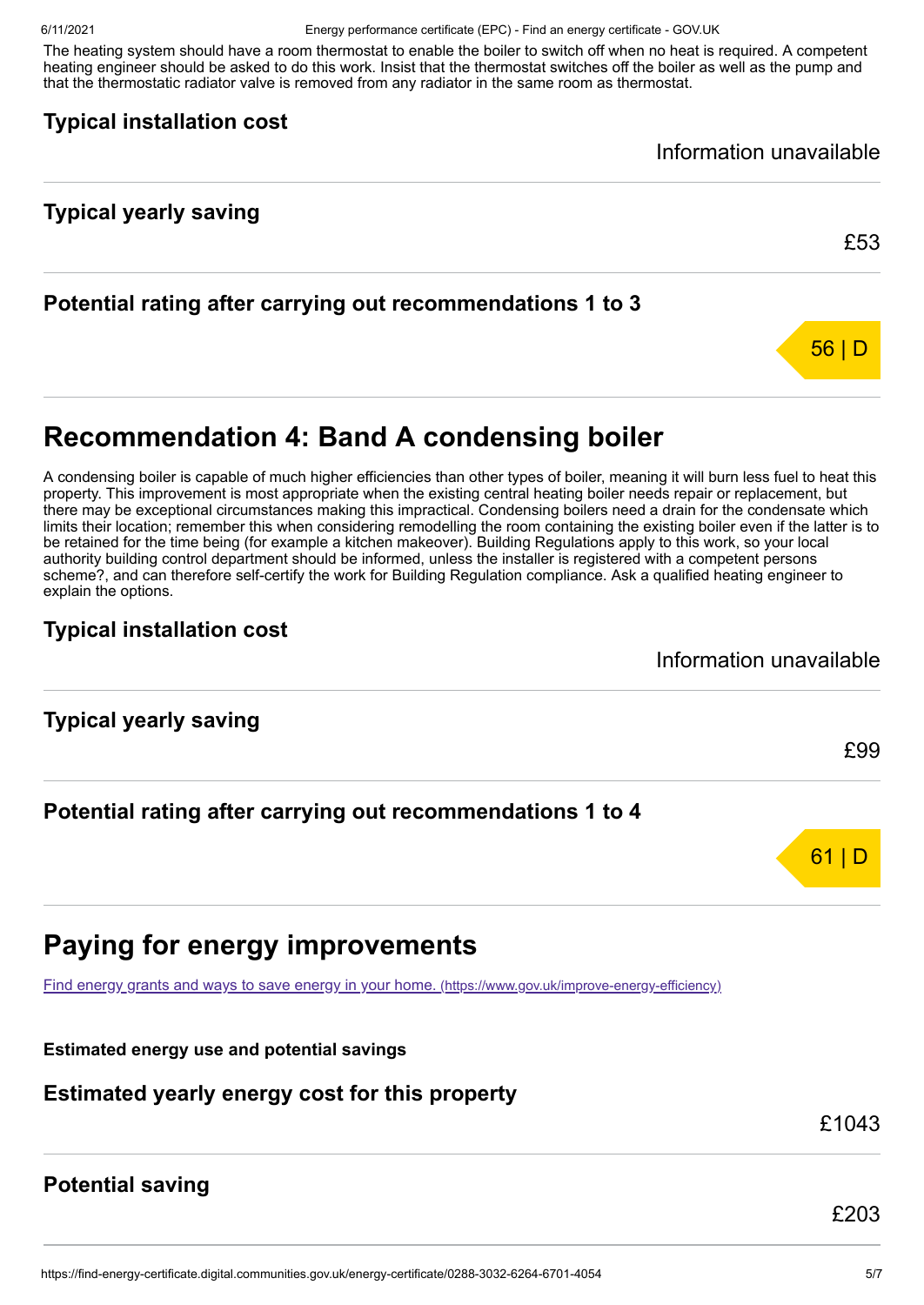6/11/2021 Energy performance certificate (EPC) - Find an energy certificate - GOV.UK

The estimated cost shows how much the average household would spend in this property for heating, lighting and hot water. It is not based on how energy is used by the people living at the property.

The estimated saving is based on making all of the recommendations in [how to improve this property's energy performance.](#page-3-0)

For advice on how to reduce your energy bills visit Simple Energy Advice [\(https://www.simpleenergyadvice.org.uk/\)](https://www.simpleenergyadvice.org.uk/).

# **Heating use in this property**

Heating a property usually makes up the majority of energy costs.

# **Potential energy savings by installing insulation**

The assessor did not find any opportunities to save energy by installing insulation in this property.

You might be able to receive Renewable Heat Incentive payments [\(https://www.gov.uk/domestic-renewable-heat-incentive\)](https://www.gov.uk/domestic-renewable-heat-incentive). This will help to reduce carbon emissions by replacing your existing heating system with one that generates renewable heat. The estimated energy required for space and water heating will form the basis of the payments.

#### **Contacting the assessor and accreditation scheme**

This EPC was created by a qualified energy assessor.

If you are unhappy about your property's energy assessment or certificate, you can complain to the assessor directly.

If you are still unhappy after contacting the assessor, you should contact the assessor's accreditation scheme.

Accreditation schemes are appointed by the government to ensure that assessors are qualified to carry out EPC assessments.

# **Assessor contact details**

## **Assessor's name**

Kirk Willis

## **Telephone**

0845 6211111

#### **Email**

[info@stroma.com](mailto:info@stroma.com)

# **Accreditation scheme contact details**

**Accreditation scheme** Stroma Certification Ltd

## **Assessor ID**

STRO000716

# **Telephone** 0330 124 9660